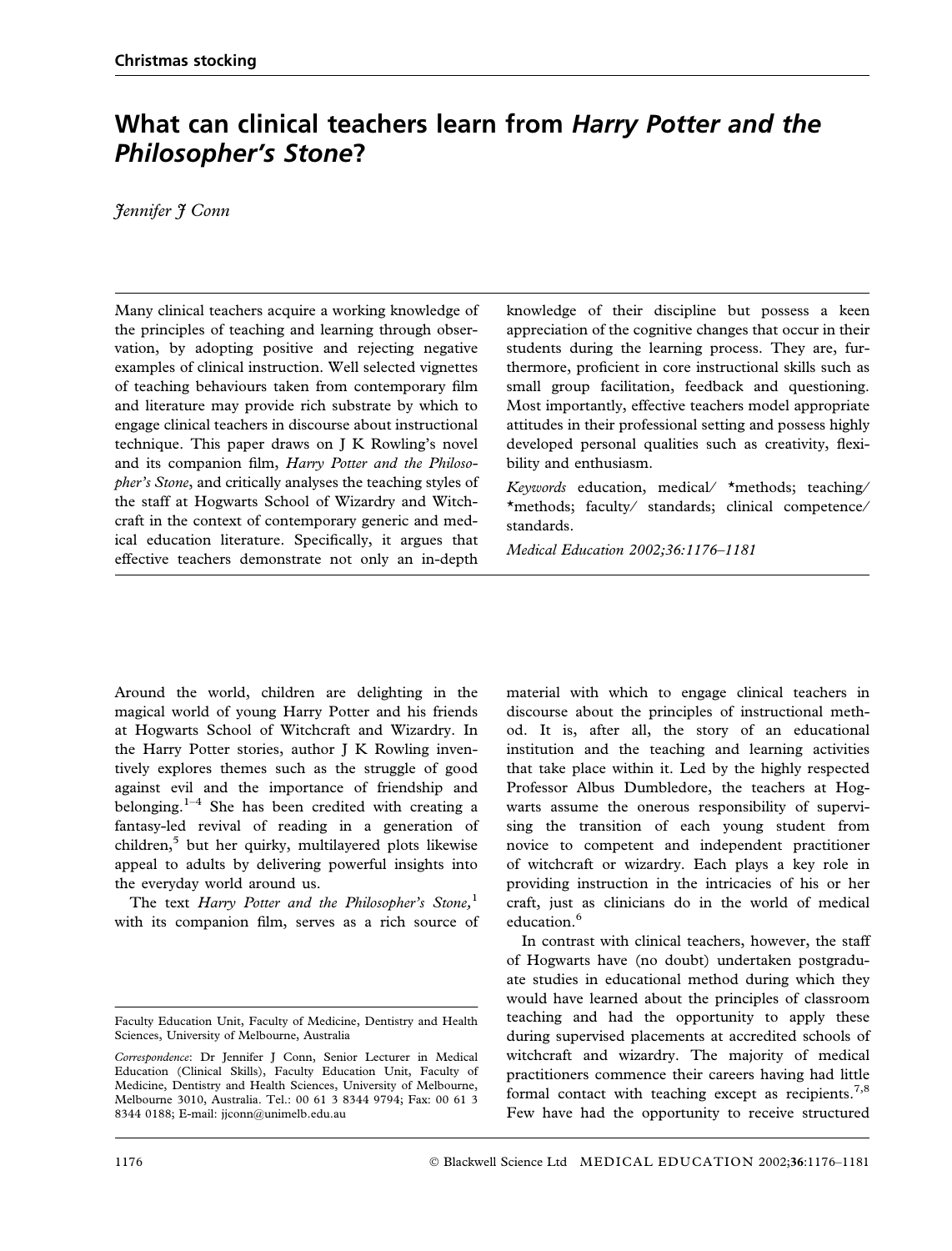### Key learning points

Critical observation can be a powerful method of acquiring teaching skills.

Teaching behaviours identified in contemporary film and literature can be used to engage clinical teachers in discourse about instructional technique.

Effective clinical teachers have an in-depth knowledge of their discipline and understand how students organise this knowledge into conceptual frameworks.

Effective clinical teachers are proficient in core instructional skills such as small group facilitation, feedback and questioning.

Effective clinical teachers display appropriate attitudes towards students, patients and other health professionals.

training in, or receive feedback about, instructional technique.7–9

Despite this, most clinical teachers cultivate satisfactory individual styles by trial and error and by reflecting on personal experience.<sup>10,11</sup> Wilkerson and Irby have argued that many acquire at least a working knowledge of the principles of teaching and learning through observation, by adopting positive and rejecting negative examples of clinical instruction.<sup>12</sup> So what can clinicians learn by studying the teaching styles, both effective and ineffective, of the teachers in Harry Potter and the Philosopher's Stone?

It is helpful to approach this analysis from a theoretical perspective, drawing upon research in instructional method from both generic and medical education.<sup>12–19</sup> This allows the identification of core principles of teaching and learning that can be translated into a set of observable teaching behaviours.

Effective teachers demonstrate an in-depth knowledge of their discipline.<sup>14</sup> Professor Dumbledore, as we discover, has a documented track record in wizardry. He is famed for such achievements as the identification of the 12 uses of dragon's blood and his collaborative work on the development of alchemy, $<sup>1</sup>$ </sup> all published (presumably) in international, peerreviewed journals. Professor Snape, by way of further example, impresses us with his firm command of the science and art of potion-making in the classroom setting. A literature search, however, for the latest evidence on a key topic, say, the benefits of combination therapy with dried nettle and crushed snake fangs for the treatment of boils, might allow us to make a more confident assessment of his knowledge base.

Good teachers in medicine, too, are competent in their area of expertise and are up to date, relevant and analytical.<sup>10,14</sup> Irby has cogently argued that experienced clinical teachers have a richer and more tightly connected knowledge of their subject matter than do novice teachers, allowing them to integrate or link information with knowledge from other disciplines and to place a clinical situation in its appropriate context.<sup>14</sup> Content expertise, however, is not the only type of knowledge required of the competent teacher.<sup>10,12,14</sup> The conventional view that the necessary and sufficient prerequisite for becoming a good clinical teacher is a sound knowledge of one's discipline ignores the large body of literature that now exists on theories of adult learning.<sup>12,14,16–19</sup>

Expert teachers have an understanding of the cognitive changes that take place in their learners during the instructional process.<sup>18,19</sup> They know how information is recognised and assimilated into carefully constructed conceptual frameworks. They can break down the most complex of ideas into component parts and can structure and order this content so information is presented to learners in an intelligible manner.<sup>14,18,19</sup> This involves having a keen appreciation of pre-existing knowledge and the context in which learning takes place. Skilled teachers, according to Woolfolk, also develop elaborate systems of knowledge for understanding specific problems in learning<sup>18</sup> with insights gleaned from repeated delivery of subject material.

The formidable Professor Minerva McGonagall, for example, delivers instruction in Transfiguration, the skill of metamorphosing one object into another, and perhaps the most complicated and hazardous magic art taught at Hogwarts.<sup>1</sup> She displays a masterly understanding of her subject, beginning her lesson by demonstrating the complex transformation of her desk into a pig – something to aspire to maybe, but her students are given the more developmentally appropriate task of converting a match into a needle. However, Harry Potter's friend, the intelligent and widely read Hermione Granger, proves to be the only student to master even this most basic of tasks during the first lesson.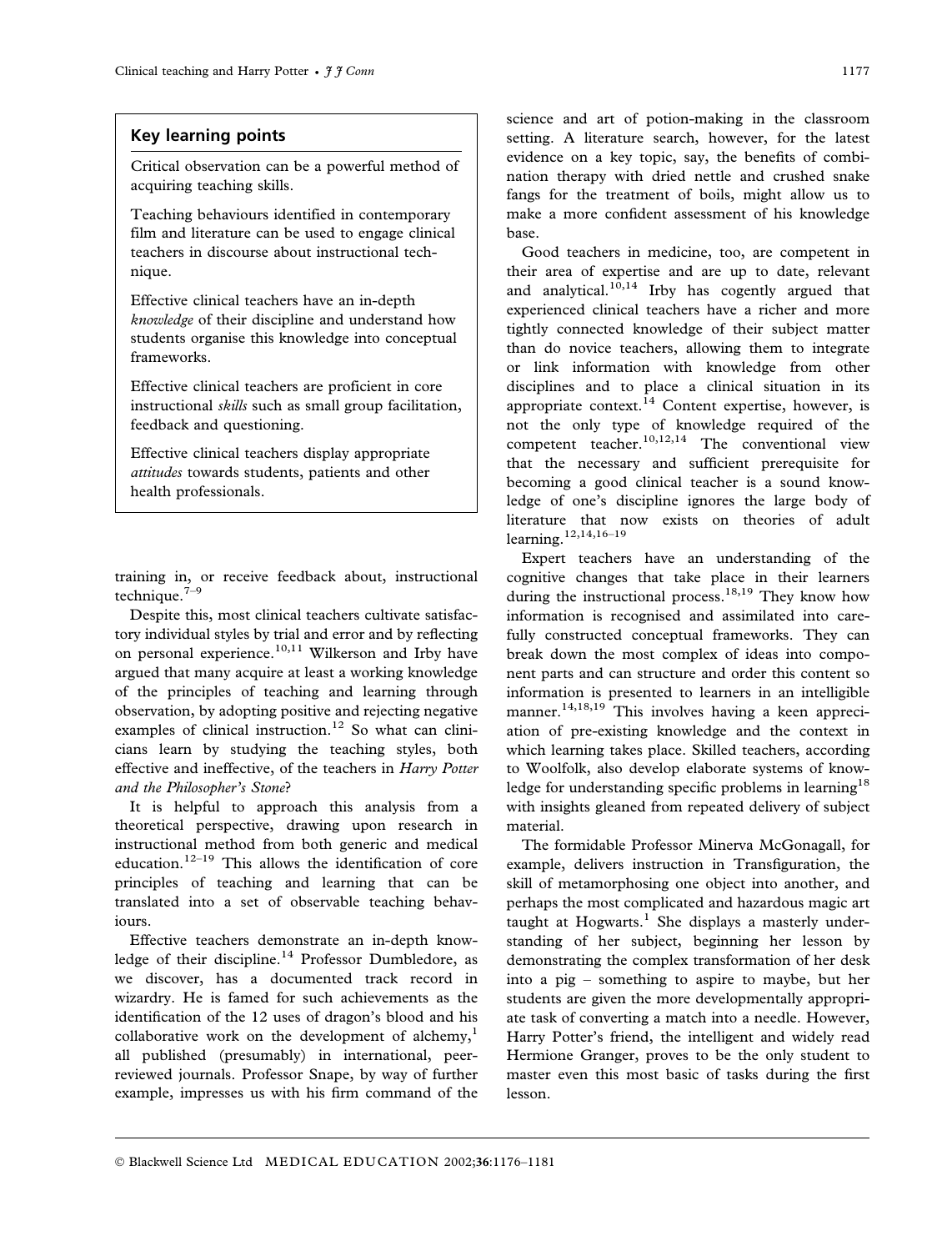

Figure 1 The cover artwork for the UK edition of *Harry Potter* and the Philosopher's Stone by J K Rowling, published by Bloomsbury. Artwork by Thomas Taylor.

Hermione soon discovers that not all skills are about bookwork when she prepares for Madam Hooch's lesson in broomstick flying. Fortunately for Hermione, she has a teacher who is not only skilled in her craft but also understands that complex psychomotor skills need to be broken down into basic components presented in a structured and sequential fashion.<sup>20</sup> Like the expert clinical teacher supervising the acquisition of physical examination or procedural skills, Madam Hooch recognises the importance of demonstration, supervised practice and anticipation of common errors, such as sliding off the end of the broomstick while mounting.

Senior student Oliver Wood demonstrates a fledgling talent for teaching practical skills when introducing new Seeker, Harry Potter, to the game of Quidditch. Wood, Captain and Keeper of the Gryf-

findor team, is not only careful to present his material in a thoughtful and well ordered manner but monitors the pace of his delivery by constantly checking with his learner. As he explains the roles of the Quidditch team members and the intricacies of the scoring system, he questions Harry to verify that he understands. This interactive approach is vital in encouraging active learning and fostering an exchange of ideas between teacher and student.<sup>10,14</sup> Harry communicates to Wood his emergent perception of the game by comparing it to basketball as he tries to fit his new found knowledge into a pre-existing conceptual framework.

Not merely a tool for pacing instructional activity or promoting the acquisition of knowledge, skilful questioning is a powerful way of checking that learning has occurred.<sup>21</sup> The effective teacher uses questions in a non-threatening manner to assess and activate the learner's pre-existing knowledge, to identify voids and misconceptions and to encourage active participation.<sup>14,21</sup> To do this, he or she constructs open-ended rather than closed questions to encourage interpretive and analytical thought rather than mere recall.<sup>21</sup> It is apparent from analysis of Harry Potter and the Philosopher's Stone that even trained and experienced classroom teachers struggle with this skill.

Should Professor Snape submit to peer evaluation of his teaching methods as part of an appraisal for promotion or ongoing professional development, he may find himself being prompted to reflect carefully on his questioning style. In the first Potions class, he targets Harry Potter, demanding to know the result of combining wormwood with powdered root of asphodel. When no answer is forthcoming, Snape persists with this line of questioning. This only serves to humiliate our protagonist.

Rather than using a series of closed questions, Snape might start with a more open-ended question, such as: Who can explain why the Draught of Living Death is so powerful as a sleeping potion?'. Directed to the whole class rather than to just one student, this would send the message that everybody is expected to contribute to the discussion. A dominant student such as Hermione Granger should not be discouraged but rather used to fuel the group dynamic: Hermione says that a bezoar is a stone taken from the stomach of a goat. Does anyone disagree with her statement?'. Incidentally, Snape might also reflect on whether he has made his instructions for prereading sufficiently explicit to maximise learner involvement.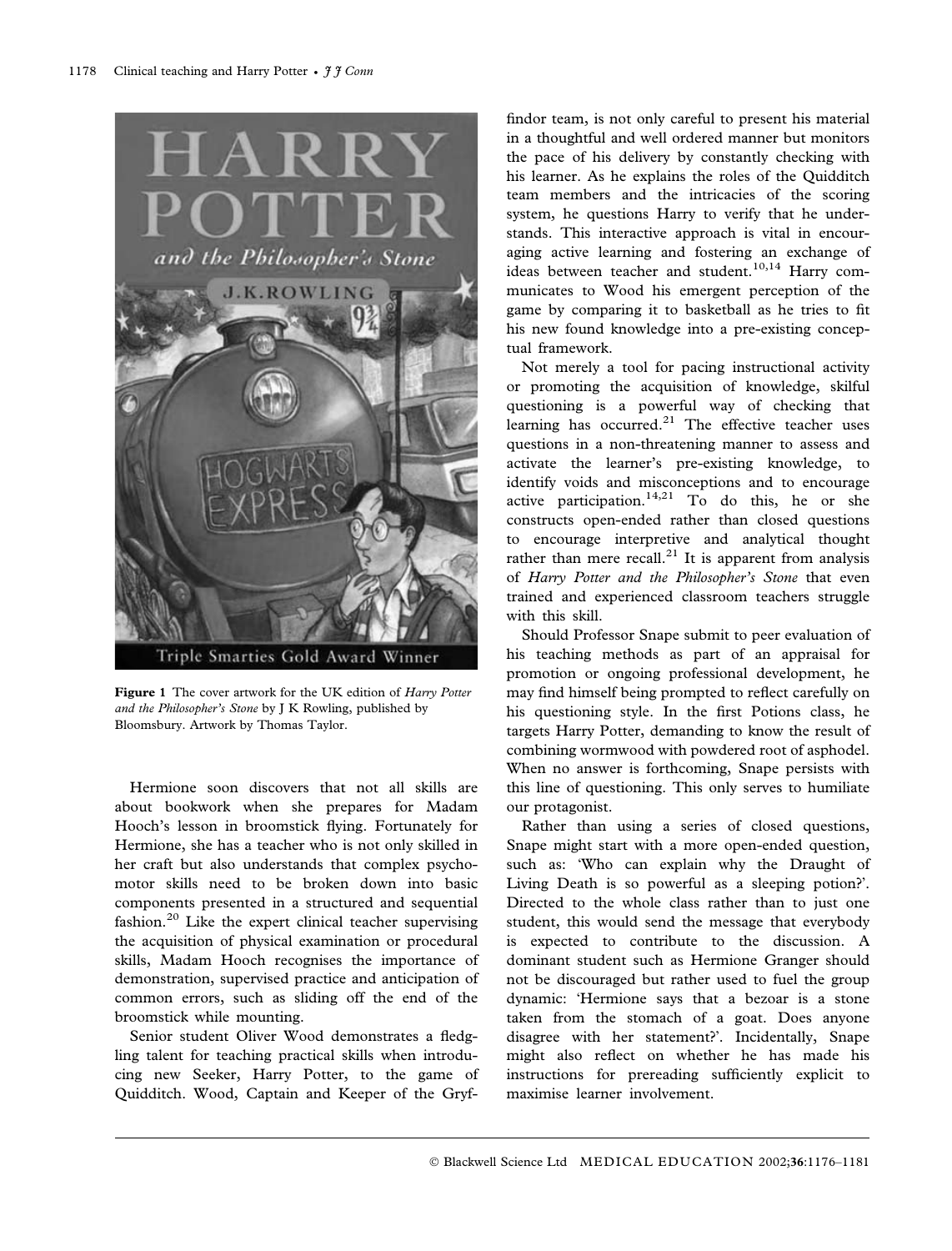Another potent instructional technique for promoting student learning is the provision of constructive feedback to learners.<sup>10,14,22</sup> This is probably the skill that most keenly distinguishes expert from novice teachers. In a recent survey of medical teaching conducted by Wall et al., trainees and clinicians alike rated the ability to provide feedback as the most important skill of all.<sup>7</sup> Research in generic classroom education, furthermore, provides evidence that learning is most likely to take place when students receive constant feedback from their teachers.<sup>14,22,23</sup>

Feedback is the process by which the learner is provided with accurate, concrete and specific information about his or her performance.<sup>14,22,23</sup> To be effective, it needs to be descriptive rather than judgemental, to offer constructive advice for improvement and to be closely related in time to the behaviour in question.<sup>23</sup> Students, in addition, need the opportunity to respond to feedback and are more likely to internalise it if they see it as part of an ongoing formative process.<sup>23</sup>

It is difficult to find a really good example of effective feedback in Harry Potter and the Philosopher's Stone. Snape, of course, can be relied upon to show us how not to do it. When the hapless Neville Longbottom melts a fellow student's cauldron in the Potions class, Snape snarls at him, pointing out the folly of adding porcupine quills before removing the cauldron from the fire. Although providing specific information that might be useful for guiding future performance, the unsupportive delivery of this feedback is unlikely to create the necessary psychological climate for change.

Conversely, it is important not to confuse feedback with praise, as students and teachers often do. Oliver Wood, for example, when observing Harry's flying skills on his Nimbus Two Thousand, compliments him on his natural talent. While this may be encouraging for young Potter, it provides him with little insight into exactly what he did well. This deprives him of an opportunity to learn how to monitor his own performance and to progress to the stage of effective selfevaluation.

Clearly, proficiency in basic instructional skills, such as questioning and feedback, and a working knowledge of one's discipline are important aspects of being a good teacher. But personal qualities and attitudes can also have an immense impact on student learning. Teachers who approach instruction with flexibility, creativity and enthusiasm and have a humanistic orientation are highly valued by learners.<sup>10,14,24,25</sup> Studies in generic classroom teaching have shown that these qualities correlate highly with overall teacher effectiveness,  $2^6$  a finding that has been replicated by research in medical education.<sup>27</sup>

Successful teachers, not surprisingly, are highly adaptable. While most clinical teachers do not have to cope with unscheduled explosions, wayward broomsticks or invading trolls, they are challenged by complex, diverse and rapidly changing learning environments. And, unlike classroom teachers, they are expected to provide instruction at the same time as they fulfil other service roles, such as patient care, administration or clinical research.<sup>10</sup>

Successful teachers, whether in the classroom or the clinical setting, are also imaginative.<sup>14</sup> The diminutive Professor Flitwick nicely illustrates this point when he injects a sense of theatre into his Charms lesson by making Neville Longbottom's toad zoom around the classroom, both delighting and motivating his students. Contrast him with the boring Professor Binns, who teaches History of Magic; not exactly the Simon Schama of the wizard world.

The medical education literature suggests that students respect teachers who are self-confident and who model positive attitudes not only towards the learners themselves, but towards patients and other health care professionals.<sup>10,14,25</sup> In the world of wizardry education, the wise Professor Dumbledore succeeds as a role model. He recognises the individual strengths of his students, respects nonacademic staff such as Hagrid, Keeper of Keys and Grounds, and is compassionate towards all people regardless of background, even Muggles. And ultimately, he strives to instil in his students the importance of using their skills of wizardry and witchcraft wisely.

Quality clinical teaching has much in common with successful classroom teaching. It constitutes a set of definable instructional behaviours, informed by principles of teaching and learning, which can be shown to promote student learning. These skills are not innate. There is evidence that teacher training programmes provide an effective mechanism for developing instructional expertise and increasing awareness of the learning process.28–30 Teaching staff, furthermore, are receptive to training programmes if these are well designed, meet their learning needs and fit in with the demands of service delivery.<sup>30-32</sup>

Using well selected examples of instructional technique for critical analysis is an excellent mechanism for introducing clinicians to the theoretical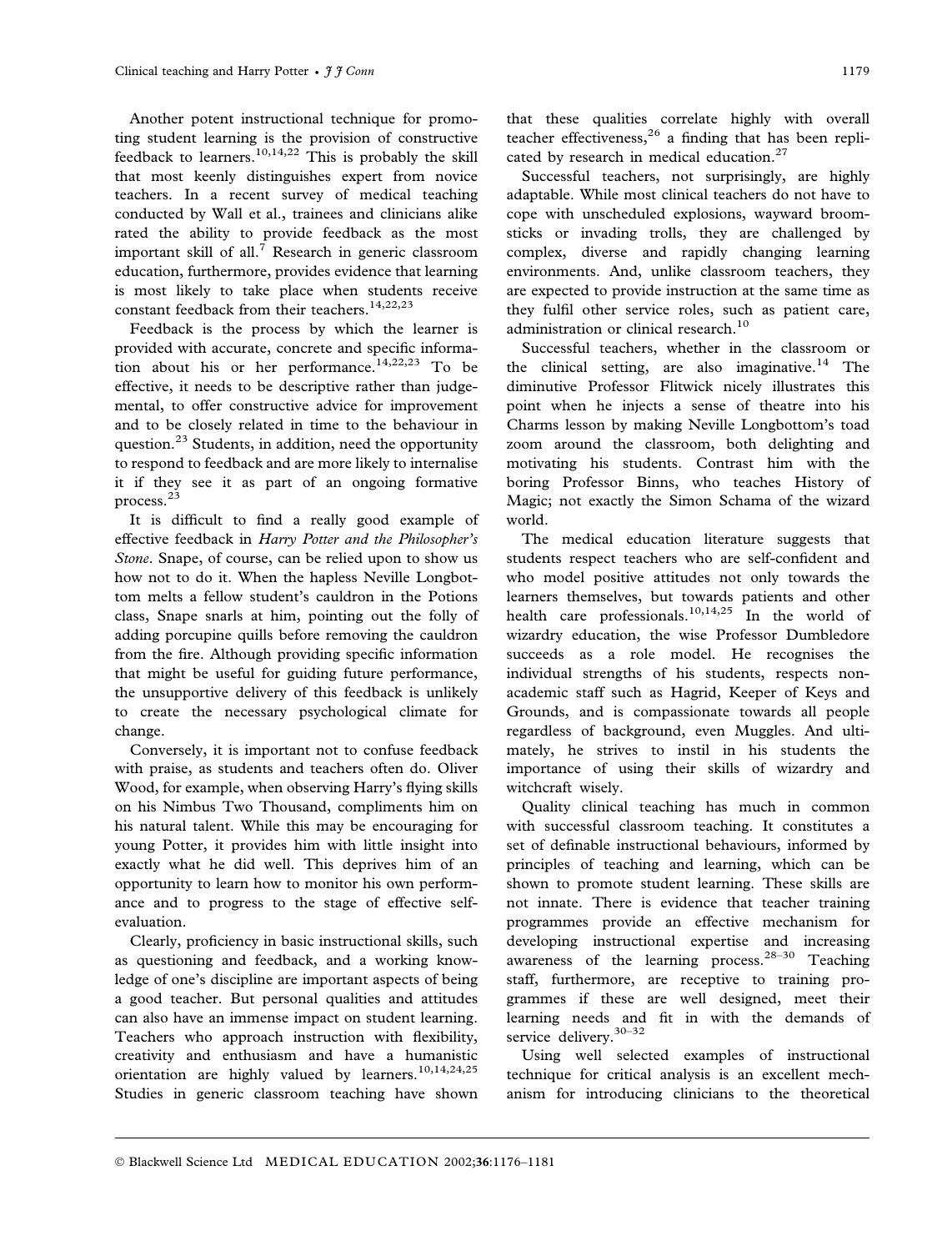basis of educational practice. But just as J K Rowling has enchanted her audience with her lively and imaginative writing, so too must those responsible for teacher training provide resource material that is engaging and stimulating for learners. Most importantly, though, observation should represent only the first step of a staff development model that provides ample opportunity for supervised practice of teaching skills linked with timely and specific feedback.23,31

## Addendum

Clinical teachers wishing to advance their instructional skills using a 'Harry Potter' centred approach may care to consult other books in the series. Harry Potter and the Chamber of Secrets, for example, describes the use of role play by the ephemeral Professor Gilderoy Lockart in the subject Defence against the Dark Arts.<sup>2</sup> And for those concerned about the validity and reliability of their performance-based assessments, some of the pitfalls are highlighted in an account of Professor Trelawney's examination technique in Harry Potter and the Prisoner of Azkaban.<sup>3</sup>

## Acknowledgements

I would like to thank Susan Elliott, Associate Professor of Medical Education, and Ann Hawker, secondary school teacher, for reading the manuscript and making their helpful suggestions. Special thanks also to Miss Fiona Hopkins, 12, Harry Potter fan, for giving up her valuable time to discuss with me the finer points of the stories.

### References

- 1 Rowling JK. Harry Potter and the Philosopher's Stone. London: Bloomsbury 1997.
- 2 Rowling JK. Harry Potter and the Chamber of Secrets. London: Bloomsbury 1998.
- 3 Rowling JK. Harry Potter and the Prisoner of Azkaban. London: Bloomsbury 1999.
- 4 Rowling JK. Harry Potter and the Goblet of Fire. London: Bloomsbury 2000.
- 5 Tankard P. Brought to Books. The Age. [Sunday Forum.] 2001 December 16;15.
- 6 General Medical Council. The Doctor as Teacher. London: GMC 1999.
- 7 Wall D, McAleer S. Teaching the consultant teachers: identifying the core content. Med Educ 2000;34:131-8.
- 8 Gibson DR, Campbell RM. Promoting effective teaching and learning: hospital consultants identify their needs. Med Educ 2000;34:126–30.
- 9 Lowry S. Teaching the teachers. BMJ 1993;306:127–30.
- 10 McLeod PJ, Harden RM. Clinical teaching strategies for physicians. Med Teacher 1985;7:173–89.
- 11 Irby DM. Faculty development and academic vitality. Acad Med 1993;68:760–3.
- 12 Wilkerson L, Irby DM. Strategies for improving teaching practices: a comprehensive approach to faculty development. Acad Med 1998;73:387–96.
- 13 Copeland HL, Hewson MG. Developing and testing an instrument to measure the effectiveness of clinical teaching in an academic medical centre. Acad Med 2000; 75:161–6.
- 14 Irby DM. What clinical teachers need to know. Acad Med 1994;69:333–42.
- 15 Ferenchick G, Simpson D, Blackman J, DaRosa D, Dunnington G. Strategies for efficient and effective teaching in the ambulatory care setting. Acad Med 1997; 72:277–80.
- 16 Schmidt HG, Norman GR, Boshuizen HPA. A cognitive perspective on medical expertise: theory and implications. Acad Med 1990;65:611–21.
- 17 Rippey RM. The Evaluation of Teaching in Medical Schools. New York: Springer 1981.
- 18 Woolfolk AE. Educational Psychology. 7th edn. Boston: Allyn & Bacon 1998.
- 19 Mayer RE. The Promise of Educational Psychology. New Jersey: Prentice Hall 1999.
- 20 Patel VL, Kaufman DR, Magder SA. The acquisition of medical expertise in complex dynamic environments. In: Ericsson KA, ed. The Road to Excellence: the Acquisition of Expert Performance in the Arts and Sciences, Sports and Games. New Jersey: Lawrence Erlbaum Associates 1996.
- 21 Freidberg HJ, Driscoll A. Universal Teaching Strategies. Boston: Allyn & Bacon 2000.
- 22 Huba ME, Freed JA. Using rubrics to provide feedback to students. In: Learner Centred Assessment on College Campuses. Boston: Allyn & Bacon 2000.
- 23 Brinko KT. The practice of giving feedback to improve teaching. *J Higher Educ* 1993;64:575-93.
- 24 Metcalfe DH, Matharu M. Students' perceptions of good and bad teaching: report of a critical incident study. Med Educ 1995;29:193–7.
- 25 Wright SM, Kern DE, Kolodner K, Howard DM, Brancati FL. Attributes of excellent attending physician role models. N Eng J Med 1998;338:1986–92.
- 26 Reynolds A. What is competent beginning teaching? A Review of the Literature. Rev Educ Res 1992;62:1–35.
- 27 Irby DM, Rakestraw P. Evaluating clinical teaching in medicine. *J Med Educ* 1981;56:181-6.
- 28 Skeff KM, Stratos GA, Berman J, Bergen MR. Improving clinical teaching: evaluation of National Dissemination Program. Arch Intern Med 1992;152:1156–61.
- 29 Hewson M, Copeland HL. Exploring the outcomes of faculty development programmes. Acad Med 1999;74: S68–70.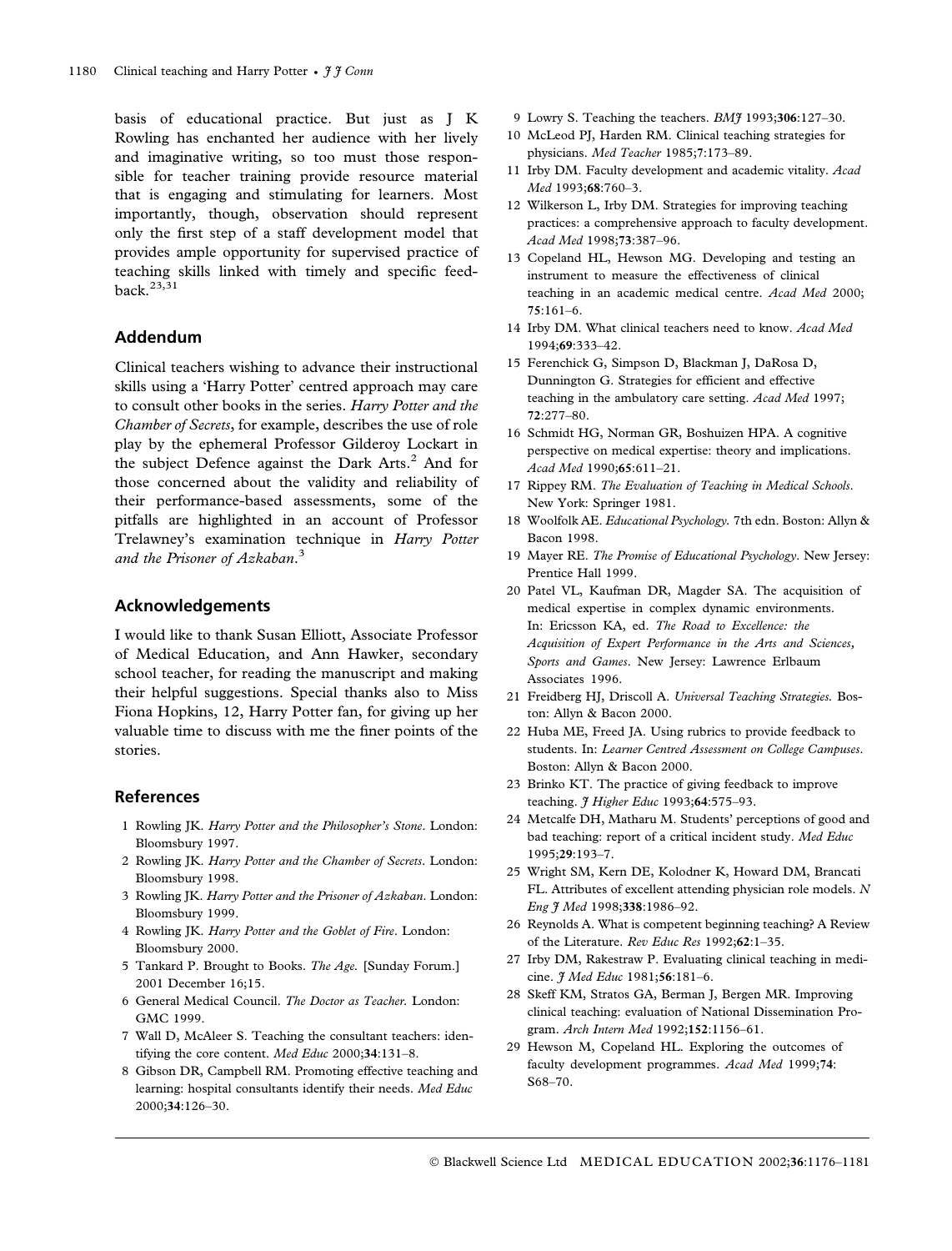- 30 Skeff KM, Stratos GA, Mygdal W, DeWitt TA, Manfred L, Quirk M et al. Faculty development: a resource for clinical teachers. J General Intern Med 1997;12:S56-63.
- 31 Dennick R. Teaching medical educators to teach: the structure and participant evaluation of the Teaching Improvement Project. Med Teacher 1998;20:598–601.
- 32 Finucane P, Allery LA, Hayes TM. Attitudes to teaching among teachers at a British medical school. Med Educ 1994;28:213–9.

Received 16 January 2002; editorial comments to author 10 April 2002; accepted for publication 6 July 2002